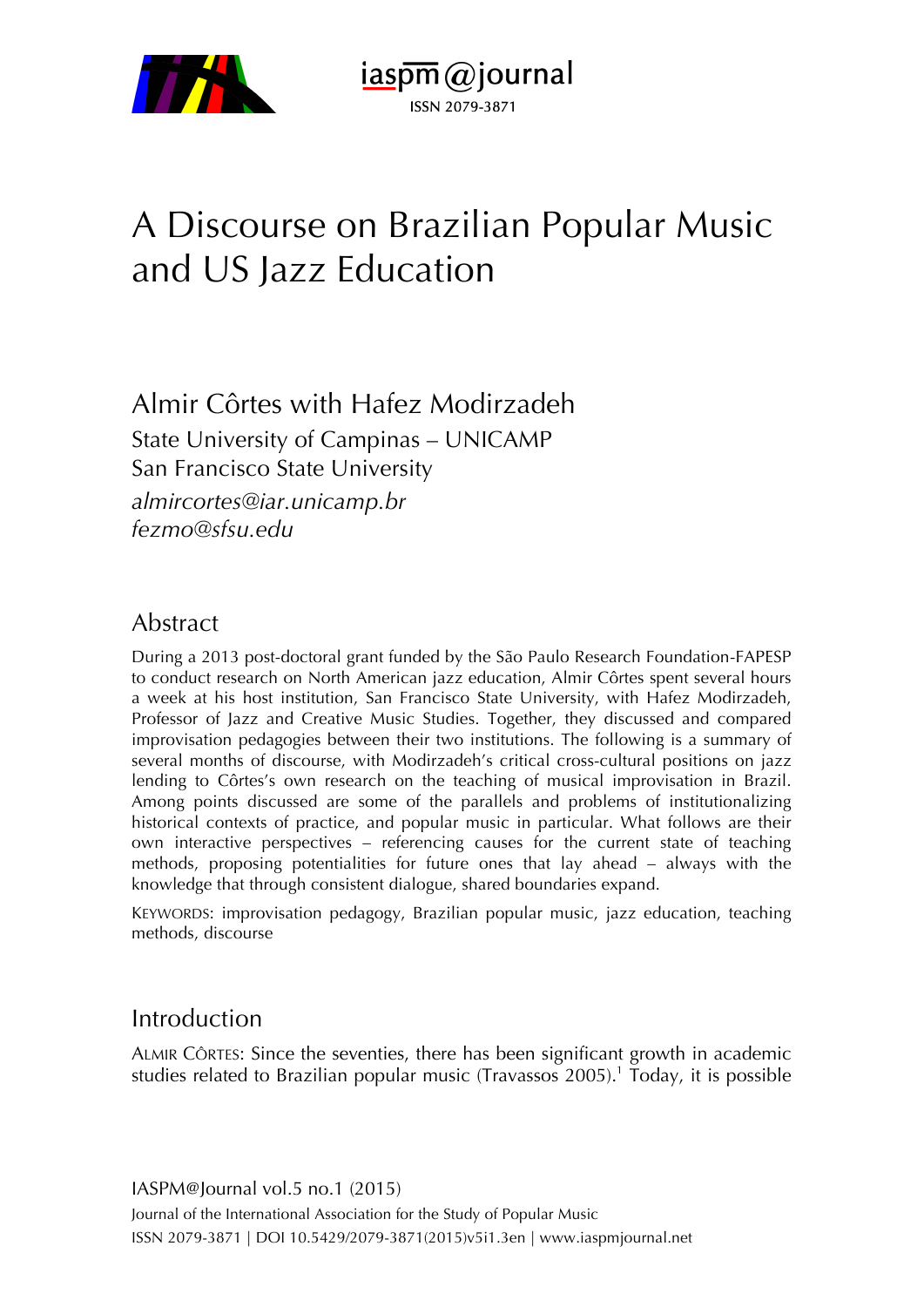to find a fair amount of research with substantial transcription analysis that describes technical aspects of Brazilian styles such as *choro*, *samba, baião, frevo, música caipira,* and bossa nova*,* among others. As well, studies exist on musical procedures from composers, arrangers, and musicians that have played a major role in the development of Brazilian popular music throughout the twentieth century. But although such popular music has had a presence in academia for some time, the first official degree in this area was not offered until 1989, at the Art Institute of UNICAMP (State University of Campinas, São Paulo). Then, in 1998, a similar degree program was created at UNIRIO (Federal University of the State of Rio de Janeiro), and since that time, popular music degree programs have grown exponentially across Brazil, with most of these colleges still in the process of defining curricula for their programs. Following suit with jazz education in the United States, Brazilian popular music courses are becoming increasingly established in higher education, leaving musician-educators with the challenge of finding effective teaching methods that can cover the socio-historical elements of past musical periods within present curricular practices. As one colleague puts it: "Mostly, students in the academic situation are usually missing something and it is usually something from the past, something they can't get just by listening to the most current players" (Berkman 2013).

HAFEZ MODIRZADEH: Altogether, many jazz schools miss the original process of learning from the past that makes for personalized styles, honed from personal choices. This may be reintroduced to the classroom through a methodology of articulating the right kind of questions – where musicians reveal their larger purpose, as Dizzy Gillespie (1979: 490-493) points out from a modern jazz pointof-view:

I find nowadays that musicians are not as inquisitive as they used to be. You've got to want to know why. If you respect a guy's playing, and he does something and you don't know why, you say "Why did you do it?" What he does is easy to find; you can listen to the record. Why, is what is important. [...] The role of music goes hand-in-hand with social reformation – the changing of society to make things right because music is a form of worship. [...] Organic change means all the things we know have got to be changed around for the betterment of society as a whole. [...] Music must reflect society, world society, and the way the society is moving because musicians depend upon the society to sustain them; at the same time, music and musicians must help to set things right.

As early as 1950, Marshall Stearns – founder of the Institute of Jazz Studies at Rutgers – included in his NYU syllabus for one of the first jazz history courses in higher education, the view that "jazz is best examined within a worldwide, crosscultural, comparative context" (Walser 1999: 195). Worthy discussion remains as to why his introductory lecture statement did not become a model for future generations of teachers on the subject:

Lecture 1: Jazz Definitions. The musics of the world in general and the relationship of jazz to European (classical) music in particular. An exposition of the melodic elaboration of Hindu music, the formal elaboration of Balinese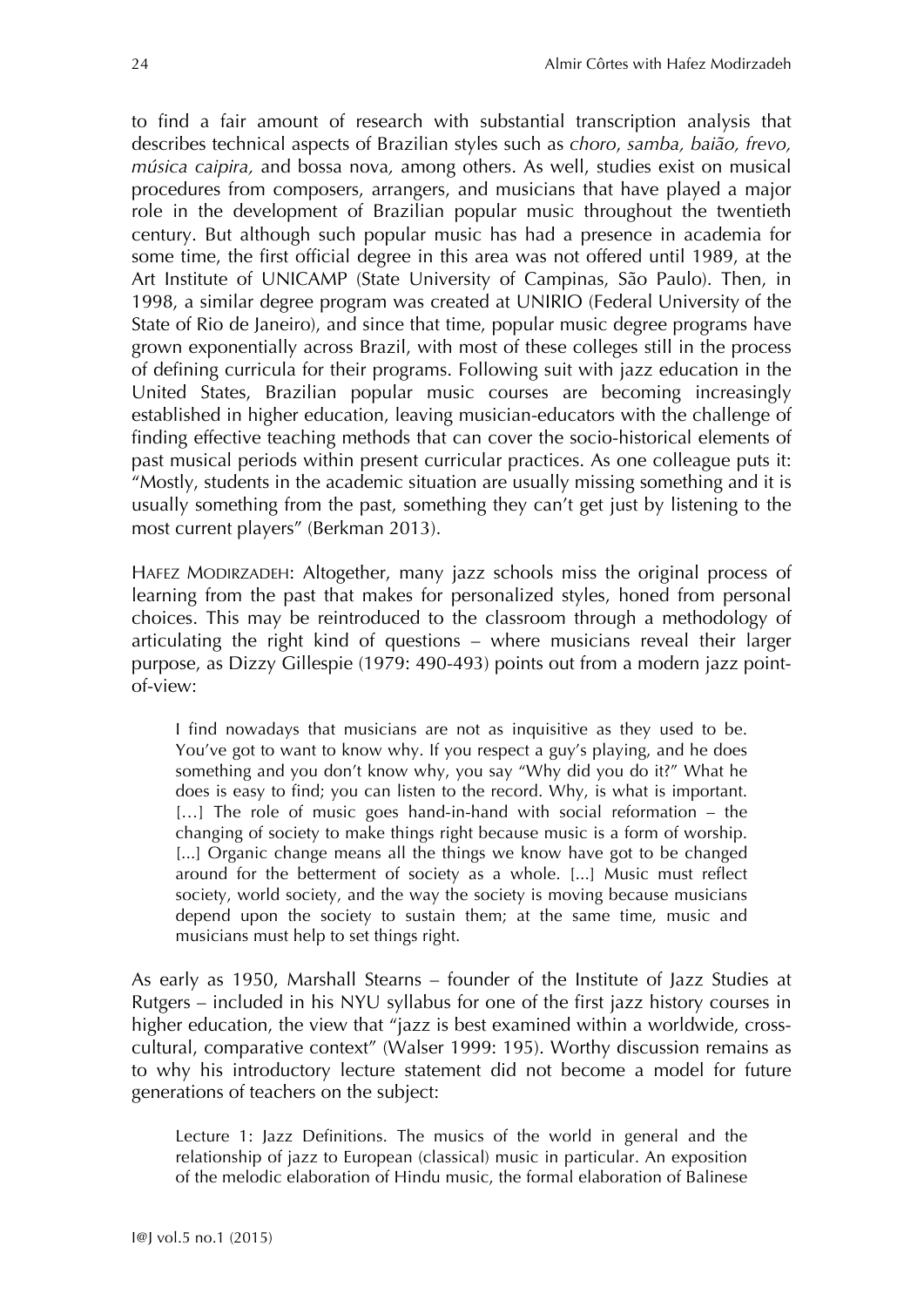music, and the rhythmic elaboration of African music. The birth of the tempered scale and the exploitation of harmony by European composers. The case for jazz as a separate and distinct art-form to be judged by separate and distinct standards. (Stearns 1999: 196)

Currently, in regards to teaching jazz history, textbooks in the US are unfortunately formatted in an assembly-line manner, with chapters contrived chronologically, by decade, era and/or style, rather than according to the overlapping territories and circumstances musicians were raised in and worked under. Understanding regional dynamics over the course of the twentieth century would help in understanding why accompanying contextual features cannot be reproduced in an academic environment; students could then be encouraged to contextualize the music for their own time, place and purpose. History serves to inspire understanding of present and future expression in jazz, and popular traditions in general. The classroom danger is one of glorifying the codification of historical artifacts, rather than creating within its idiomatic parameters timely and relevant messages for the current generation of musicians. One reason is that the pedagogical perpetuations of repertoire are continually shaped according to European classical models – this goes for any institutionalized music that follows conservatory standards.

#### Thoughts on music industry and academia

ALMIR CÔRTES: Certainly, from 1920 to 1950 there was a time of professionalization for the musicians in Brazil. This period encompasses the golden era of radio, and the boom of the record industry. Radio stations began appearing around the twenties in Brazil, and broadcast of live and recorded musical performances became a major product for the radio and record industry (Napolitano 2007). This brought about a new need to classify various types of music; hence, the nomenclature of Brazilian genres was born. Although most of these genres existed previously, they were first stylized and classified during this period. However, it is important to say that the "rules" defining the different genres are not strict. Indeed, they are in constant transformation. During this period, the "school" of many musicians was the act of playing on live radio shows, recording with bands and singers, and making their own records. Therefore, the golden radio era in urban areas everywhere had an impact on the modern development of traditional music. Brazilian music and US jazz reflect worldwide directions and changes that have been happening since at least the advent of a middle class during the nineteenth century, with the industrial revolution,<sup>2</sup> and the subsequent development of technology that gave birth to the phonograph, on through World War II, with the golden age of radio. All of these events led to a rapid dissemination of music all over the world. By the twentieth century, as urbanization increased, regional styles gravitated to the city, becoming more standardized, with performers even more celebrated for their individual styles.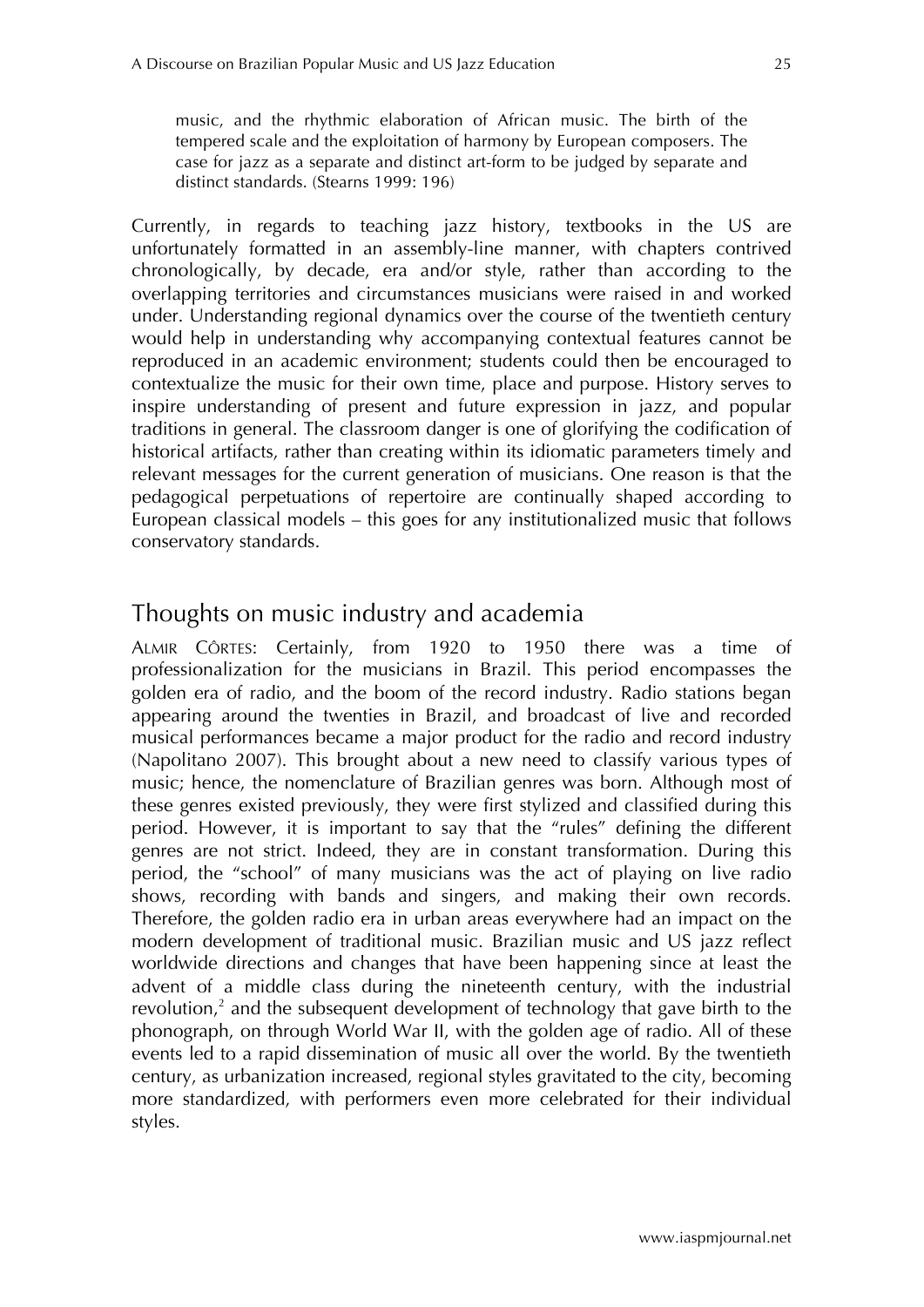HAFEZ MODIRZADEH: Agreed, urbanization was a worldwide phenomenon throughout the twentieth century, where a variety of music from rural areas interacted in cities, and with this, elements of modernization are said to have overlapped with Westernization, involving "attempts to make indigenous musical systems compatible with a Western-derived economic and social mode of living and to make the indigenous system musically competitive while retaining its integrity" (Nettl 1978: 168). Ethnomusicologist Bruno Nettl continues with a theory on tradition and change, based on his Persian musical research, considered here as well:

We may view a musical system as consisting of a core [idiom, repertory] and a surrounding superstructure [performance venue, instruments, musical roles]. The role of the superstructure is somehow to maintain the core intact, at the expense of changing itself […] The superstructure has been flexible and adaptable [using ideas of westernization and techniques of modernization], while the core has remained relatively stable [but occasionally giving way to syncretistic tendencies] […] Had the core changed greatly, one could perhaps speak of the death of a tradition. (ibid.: 179-180)

So possibly, from codifying the formulaic, or dogmatizing concert music in fixed rather than fluid ways, tradition carries on with a conservatory approach functioning as the changing superstructure that preserves its core language and material. Now, as twenty-first century musicians and educators, in the wake of an electronic revolution, shouldn't we expect this superstructure to change yet again, or more poignantly, to experience cores of traditions diffused into cultural compost for growing something else?

In my opinion, an overall commodification process particular to the US has affected musical academies just as it has historically affected ethnic and other culture-based communities.<sup>3</sup> A competition dynamic with the goal to create a marketable product of sound brings with it ambitions that, in turn, may become abusive towards musicians and aspiring students alike. It seems to me, then, that the integrity of current educational environments suffers at the hiring of at least three kinds of predominantly misguided teachers: 1) the "cleric", who indoctrinates students with the perspective that only one path exists to play the music "correctly", who sees everything in a static chronological order; 2) the "recruit", who enjoys an "us vs them" kind of competition, scrapping any trace of individuality and focusing, rather, on the program; and 3) the "con-artist", who does not enjoy teaching, but does it for the use of facilities, or other profit-seeking motives (Modirzadeh 2004).

ALMIR CÔRTES: Overall, musicians and educators tend to agree that market values are not all the same, for the market itself has changed quite a lot. Regarding technique and virtuosity, levels seem to be going higher and higher, while the number of venues and audience is going lower and lower. There is also the issue of originality versus degree-driven "cookie-cutter" programs I think there should be caution not to reproduce market tendencies or build a new market inside colleges. Academia should be the place that allows musicians to have autonomy,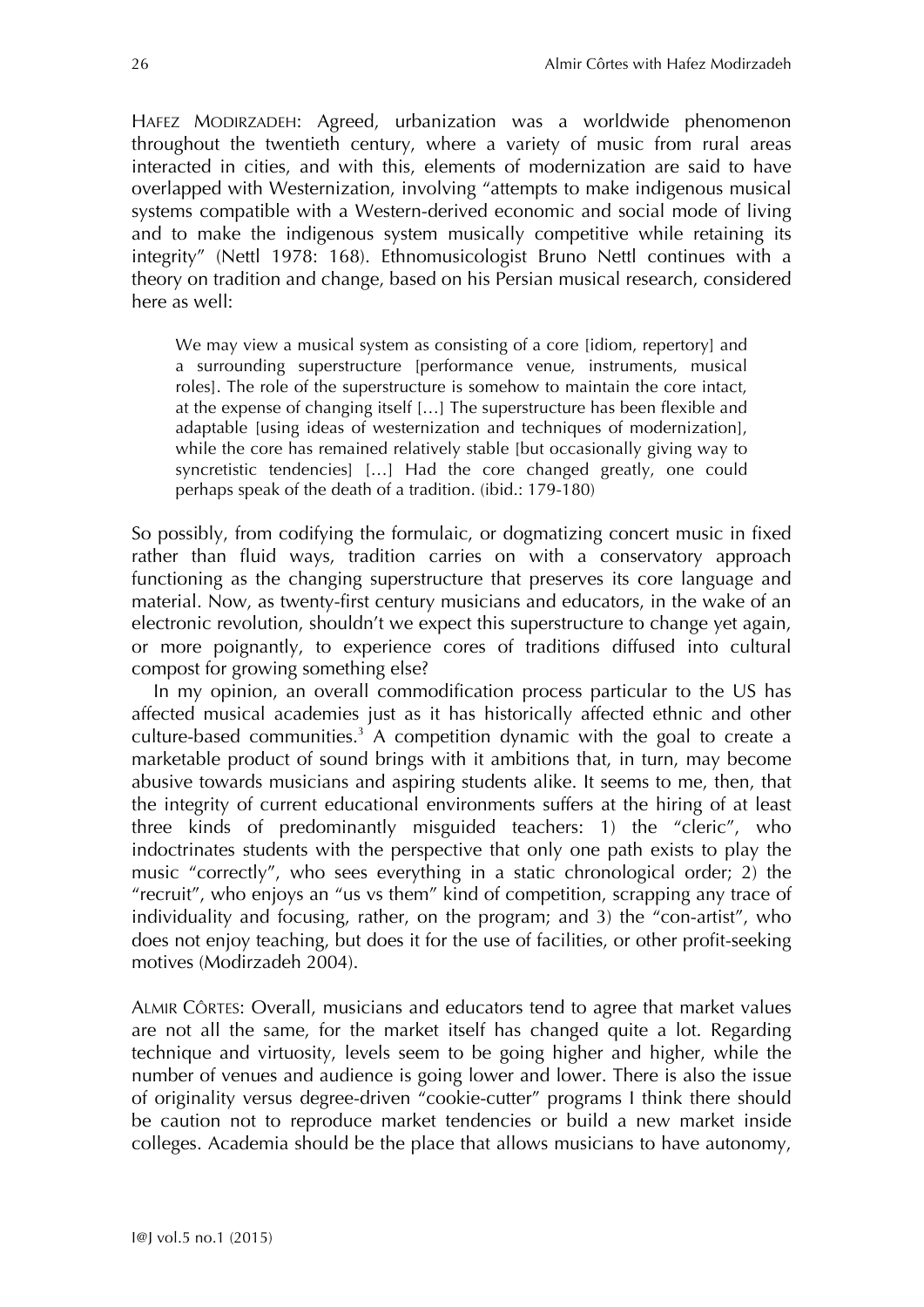so they can instead reflect and question values that have been imposed by/for the market.

HAFEZ MODIRZADEH: In 1995, the following study was published, on jazz market audiences:

The overall profile reveals an audience base that is affluent, well educated, youthful, and ethnically diverse […] Participation in jazz correlates strongly with education and income. Nearly half of those attending jazz performances, for example, are college graduates, over three-quarters have had some college education. Those earning more than \$50,000 a year are more than twice as likely to attend performances as those earning less than \$25,000 [...] The audiences for jazz and classical music overlap to a considerable extent: roughly a third of those who attend performances of one genre also attend performances of the other. (DeVeaux 1999: 391-392)

#### Interactive perspectives on teaching popular music

HAFEZ MODIRZADEH: Classrooms have their own experiential context, different, of course, from that which was the norm during the early-mid twentieth century both in the US and Brazil. Although these past experiences cannot be recaptured, educators can syncretize past with present, both in personal and collective storytelling ways. I conduct a form of "automythology" with students, to integrate their own stories within the larger musical legends they are familiarized with, in order to validate their own experiences with the ones that need to be more humanized than idolized. Realizing that it is healthy to recombine elements of hip hop, bluegrass, or any other genres with one's own, is to accept that inherent in tradition is change. This revolves around the main issue that within the world of music, there has never been a need to learn about the past in a chronological way. One does not need to know earlier styles in order to learn something more recent. Technological advances have students today familiarizing themselves with past and current styles simultaneously, breaking with linear chronological approaches altogether. This learning process – particularly in the aural way in which jazz improvisation unfolds – is the nature of the music itself (Modirzadeh 2004).

ALMIR CÔRTES: Indeed, it is better to deconstruct the idea that early jazz or samba is more "primitive" than bebop or bossa nova. It is wrong to think about, for instance, all the harmonic and melodic tools used currently as an evolution, or an improvement of earlier forms. In order to develop a coherent methodology for teaching improvisation in popular music in colleges, it seems to be necessary to find a balance between activities that are part of non-academic music training – procedures based on jazz theory as well as techniques developed for western classical music. They are indeed the same in focus on repertoire and idiomatic study. Some Brazilian genres (for example *choro*) have more emphasis on repertoire; for the more jazz-inspired, it is improvisation that has, as the common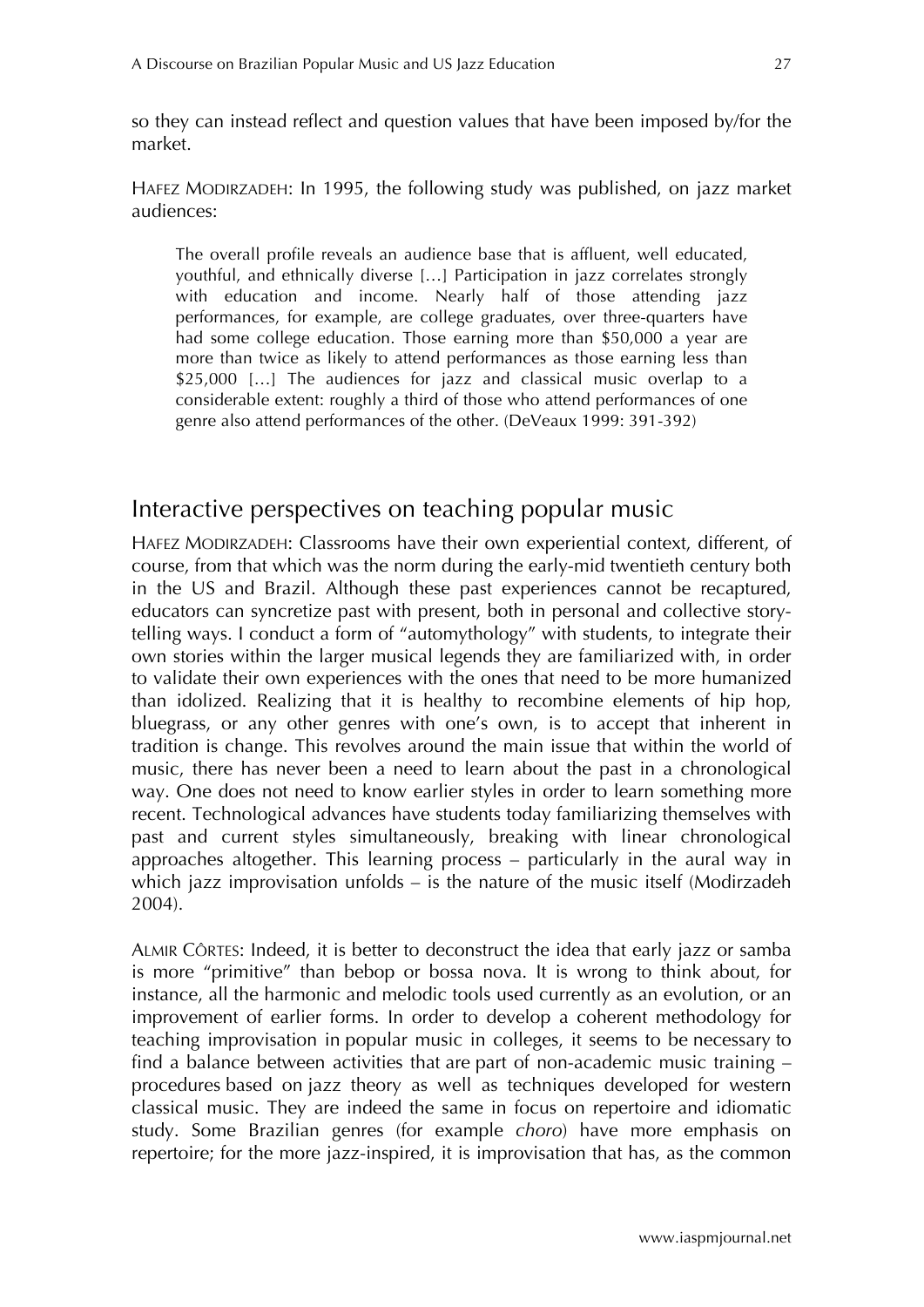goal in jazz programs, a value system of being articulated inside the language (or idiom).

HAFEZ MODIRZADEH: And to help develop a more native approach altogether, research study in jazz can be used to develop effective cross-cultural methodology in improvisation (the life-blood of a living tradition); this involves "how" exactly "what" is analyzed. Jost (2004: 89-96) refers to "micro" versus "macro" structures in jazz improvisation of the sixties, an era still underrepresented in curricular material:

In the collective improvisations of [Ornette Coleman's] *Free Jazz*, the contributions of each and every improviser have a certain melodic life of their own; motivic connections and dove-tailing of the various parts create a polyphonic web of interactions. In [John Coltrane's] *Ascension*, on the other hand, the parts contribute above all to the formation of changing soundstructures, in which the individual usually has only a secondary importance. Quite plainly, the central idea is not to produce a network of interwoven independent melodic lines, but dense sound complexes. […I]n *Ascension*, the macro-structures of the total sound are more important than the microstructures of the parts. […T]he chamber-music dialogue between musicians, which was Coleman's principal aim, is succeeded by orchestral sound structures. No longer does the whole take its meaning from the constituent elements. Just the reverse: the elements now cannot be understood except by reference to the whole.

This may be related to a Brazilian educational context as well, to understand its own music. The fact that Jost is discussing jazz of the sixties – which breaks with previous modern jazz harmonic forms – suggests a focus here beyond the aspect of teaching jazz theory as conventional harmonic progression. With Coleman and Coltrane of the mid sixties, the modalities shift us towards the study of oral tradition within a different perspective – one offering alternatives to the formal structures of what can be called the colonial continuum (where academic culture continues to apply a value system founded on eighteenth-nineteenth century Western European harmony).

In a sense, the communal way in which Hermeto Pascoal transmits his music may be considered counter-colonial, or better, as an alternative institutional structure much like that of Duke Ellington, Sun Ra, or other jazz masters' ensembles that have served as breeding grounds for advancing the music. These mentors allowed for personal autonomy in their groups, promoting individuality for the sake of a collective growth, similar to the socio-musical structure of their African heritage. So, such contexts that may seem subversive for a classroom setting can be converted instead into concepts that otherwise serve the same purpose. As all such consummate artists transcend mainstream forms, a-linear or multidimensional musical culture is subversive in its cohesiveness. To separate the parts is to extinguish the whole – where meaning cannot be derived out of context, it is antithetical to the analytics that are commonly used in institutional environments.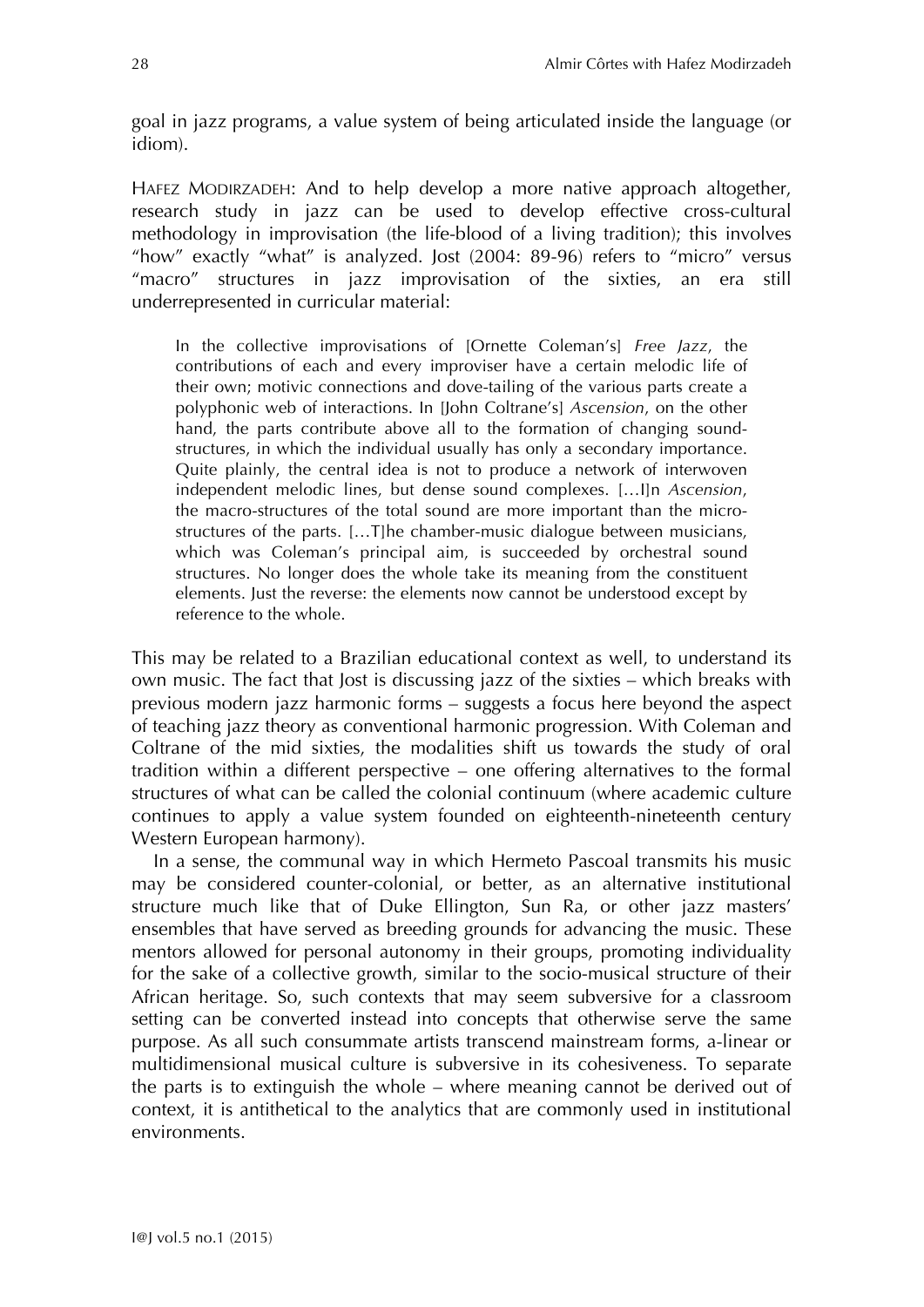ALMIR CÔRTES: Certainly most of the tools and strategies developed and used in academic settings were not part of the musical training for those musicians that were working during the early to mid-twentieth century in Brazil. There are a good number of non-academically trained musicians with expertise in styles such as choro, tango (as well as jazz), who have learned mainly by playing and memorizing a large number of songs. Instead of dividing music into small units and analyzing these to come up with patterns (most of the time using techniques developed in western classical music), these experts gained their musical knowledge differently: acquired through a lifetime of performance practice of an enormous repertoire. For instrumentalists, their fingers get accustomed to certain positions and their ears and memories recognize musical elements that many songs have in common. Those elements become part of their vocabulary, and they "speak" in this "idiom" when they improvise.

At the same time, we cannot say that non-formal musical training is based exclusively on imitation, and is ideal without technical support. There are examples of some great instrumentalists that have succeeded in this way, but many others who tried were not able to achieve such good results. Indeed, the length of time necessary to become proficient without formal training should be taken into account. The act of learning based only on a process of trial and error, without any kind of systematization, requires a great deal of time – it is indeed a time-consuming task, for example, to solve technical problems, or even theoretical questions, by means of experimentation. Therefore, it is important to carefully weigh the pros and cons of formal versus fluid musical practices.

HAFEZ MODIRZADEH: The development of a musician through culture takes time, and, contrary to "formal" education, integrates all the elements of that culture into his/her music, including dance, language, food, and so on. Therefore, as culture develops within a contained environment over time, so the jazz language was raised within African American communities during years of segregation in the US. But with formal institutionalization has come a lack of connection with a musical peoples' history (socio-economic and otherwise), and, instead, the focus remains fixed on the sound-structures that resulted therefrom. Consequently, cultural context is dimmed to the point of extinguishment, leaving the technical side of virtuosity and the concert music context to sustain these structures within conservative formats. Today though, methodology can more readily adapt alternative approaches with broadly applicable concepts. Some of these concepts, as ideas, can be derived from the sciences and so have interdisciplinary application. For example, the concepts of periodicity and pulsivity [Modirzadeh's term] (or fixed recurrences in contrast to flexible ones), as well as re-assemblage patterns in large and small improvisation contexts, may work well in the classroom. In fact, there are numerous ethnomusicological studies that apply the latter perspective across a variety of cultures (Nettl 1998). Some thirty-forty years ago, the mission for the academy was to recognize jazz as an exclusive art form worthy of the same scholarly recognition as western European music, and this has come to pass, and with this, some of the same elitist attitudes have surfaced as side-effects as well, unfortunately.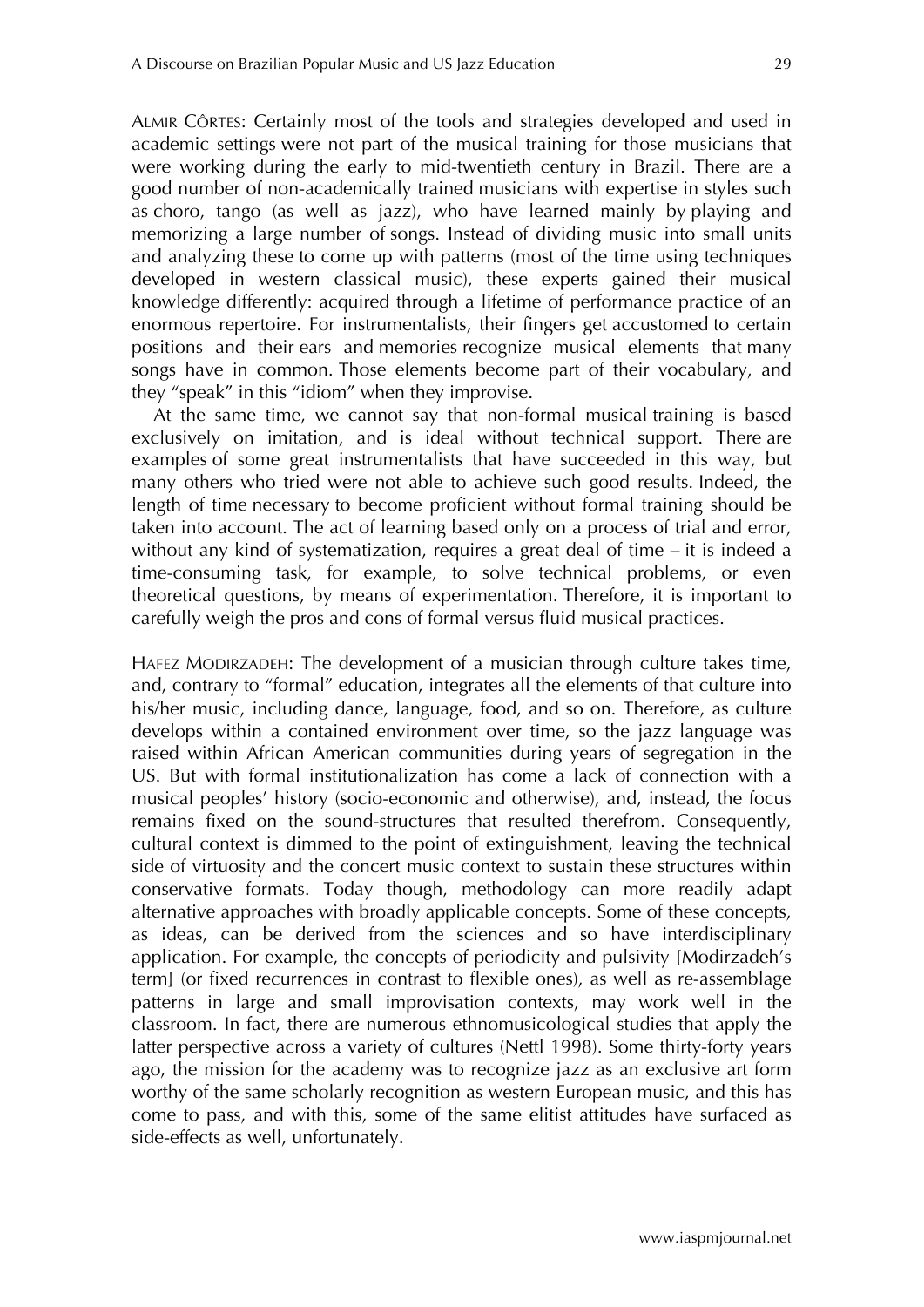ALMIR CÔRTES: Beginning in the seventies, the methodology developed in the US to teach jazz improvisation started to become known in Brazil and many Brazilian musicians used that kind of material during their training (methods by George Russell, Jerry Coker, and David Baker, to name a few). Consequently, that methodology has become one of the main pedagogical tools to teach improvisation in Brazilian popular genres, in private lessons, and other educational contexts (Côrtes 2012). Based on interviews with teachers and musicians experienced in this area, it appears that jazz theory has been used to teach Brazilian music in an empirical way: it happened without much reflection on the possible implications that the usage of jazz theory could generate for the teaching of improvisation in Brazilian music. It is worth mentioning that, often times, the study of improvisation in Brazil has been confused with the teaching of musical elements representative of a variety of specific jazz languages (bebop being the most common example). Therefore, it seems that the search for a specific methodology to teach Brazilian styles is one of the current challenges in Brazilian music education (especially for pre-bossa nova styles). <sup>4</sup> This does not infer that the contributions of jazz education are to be ignored, but rather they should be looked upon critically, seeking a healthy integration of jazz theoretical elements that can function in an indigenously Brazilian sort of way. It is important to understand what has already been done in this area in order to adapt some jazz tools and strategies, while also bearing in mind that possibly only a select few of these tools could work appropriately in Brazilian musical education contexts:

Classifying pre-institutional learning strategies as an oral phenomenon provides an epistemological excuse for positioning the advent of institutionalized instruction as a significant event in the history of music education. The failure of the institutional narrative to demonstrate a relationship between such events and performance practices of jazz leaves us with only a partial understanding of why jazz education came about and was able to function as it did. What is missing from the history of jazz education is an understanding of how musician/educators were able to adapt the methods and musical materials of jazz into a form that could successfully be employed within the academic context. This involves an examination of the development of "jazz theory". (Prouty 2005: 92)

HAFEZ MODIRZADEH: Jazz education can easily become a practice of theory – mostly, a theory of harmony – although rhythm is really the essential aspect. Therefore, the study of jazz practice is incomplete without involving some dance, as well as song and bandstand protocol, all of which are again, part of many cultures' original context, and also of the aforementioned "free" jazz of the sixties, which in itself does present pre-modern elements – this is why its curricular implementation may benefit the study/practice of pre-bossa nova styles as well.

But as jazz education spread more formally since that time, it is true that it has been propelled by harmonic innovation of the twentieth century, both from European classical and American jazz traditions. This sounds like the primary impetus for Brazilian musical education as well – a methodology steeped in harmonic advancement – while rhythmic sensibility remained pedagogically more elusive, relying on the cultural experiential, much as with jazz also. After all, the theory of pitch systems can be transmitted more readily in published book form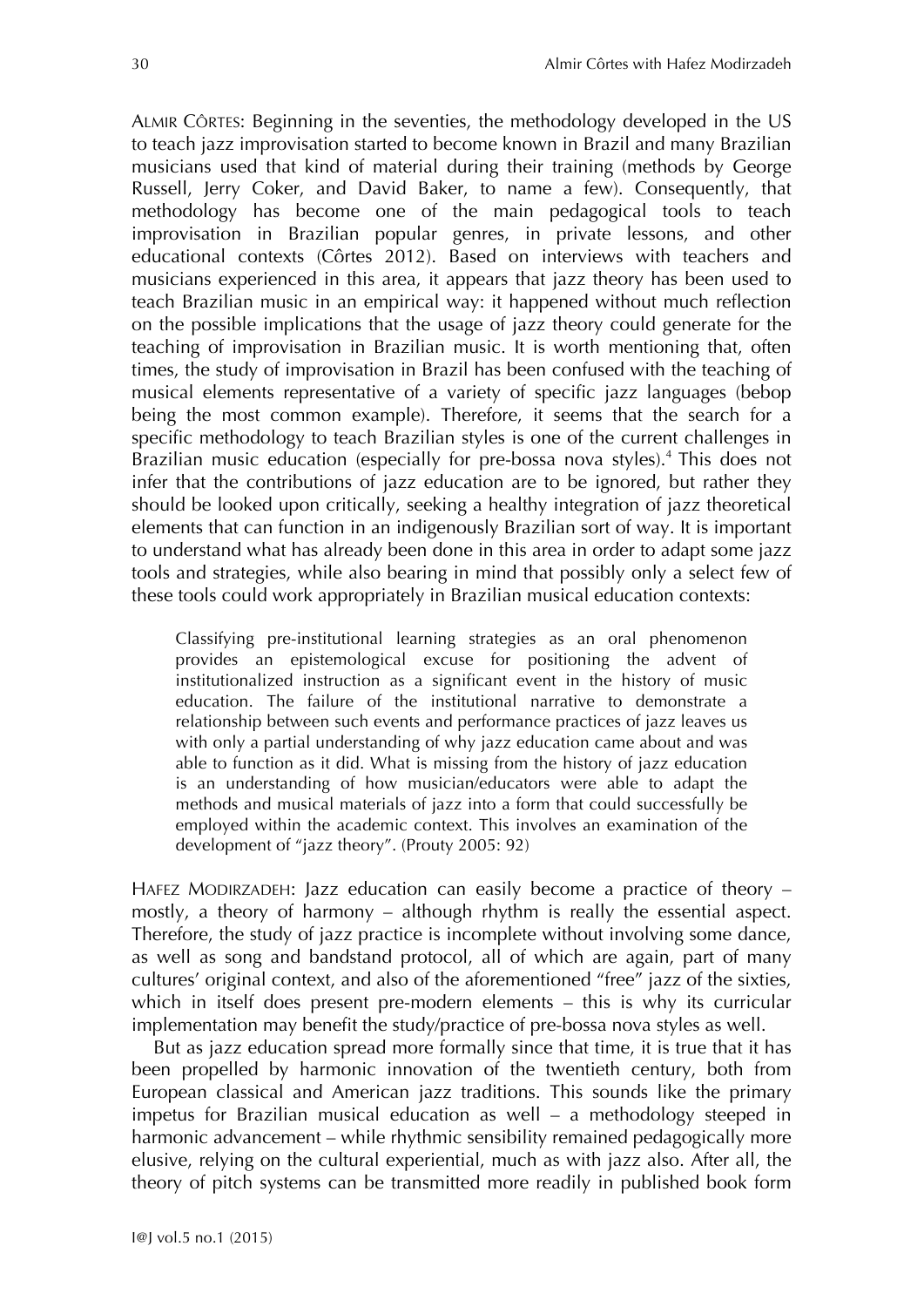than rhythmic sensibility. No matter how many accented measures are on the page, the rhythmic aspect of the idiom is taught through contextual experience more so than in theoretical formats. And where curriculum is based on a paradigm of European classical music, rhythmic training for non-percussionists can be merely secondary, or simply implied in the lesson material. Dizzy Gillespie (1979: 431-432) has pointed out, though, that in the case of South America, and Brazil in particular, rhythm has remained an integral part of musical conception: "Our music has influenced Brazilian music harmonically […a]nd they influenced our playing, rhythmically. All this music had the same mother; the main source of inspiration is the rhythm. That makes it different from European classical music".

#### Music programs with integrated theory and practice

ALMIR CÔRTES: Taking into account all the points discussed above, it seems that music programs should prioritize starting with performance first, before moving on to applied theory. While working towards building a reflexive musical practice, ideas and thoughts should be derived from questions that arise during practice sessions. For instance, as a background to the study of improvisation, it is possible to use a specific groove with a set of chord progressions that are recurrent in the repertoire of a chosen style. On top of that, idiomatic lines could be conceived first by ear, and once played accurately, students can move on to transcriptions and theoretical analysis. This order makes it easier to introduce musical concepts to students, informing them about possible paths to take later with the musical elements they are learning. Once students get a grip on the musical aspects, it will be much more stimulating to have a discussion on when and how Brazilian popular music or jazz styles were shaped, what the sociohistorical context was like, and the role radio, artists, journalists, critics, and the government, played in this process. A reflexive musical practice can also pave the way for healthy debate on some of the thoughts and attitudes surrounding the idea of "traditional" music in general. The teacher could put it in perspective by performing together with students selected pieces that illustrate compositions that represent "traditional styles", alongside compositions that are related to that "tradition", while still pushing boundaries with some experimentation. These topics are strictly related with the notion of musical language and "idiomatic improvisation" (Bailey 1993).

At the same time, while building a stronger interest in performance, it is possible to motivate involvement with other cultural practices that relate to the shaping of popular music styles with such components as dance and song. Brazilian popular music and jazz education could benefit from this kind of approach, continuing their inherently syncretic ways by integrating applied theory with performance practice and expanding this with interdisciplinary study across other areas as well.

HAFEZ MODIRZADEH: In practice, beyond area focus, a well-developed music program could integrate instrumental forms with vocal and percussion forms, and movement or dance. Throughout Brazilian socio-cultural history, such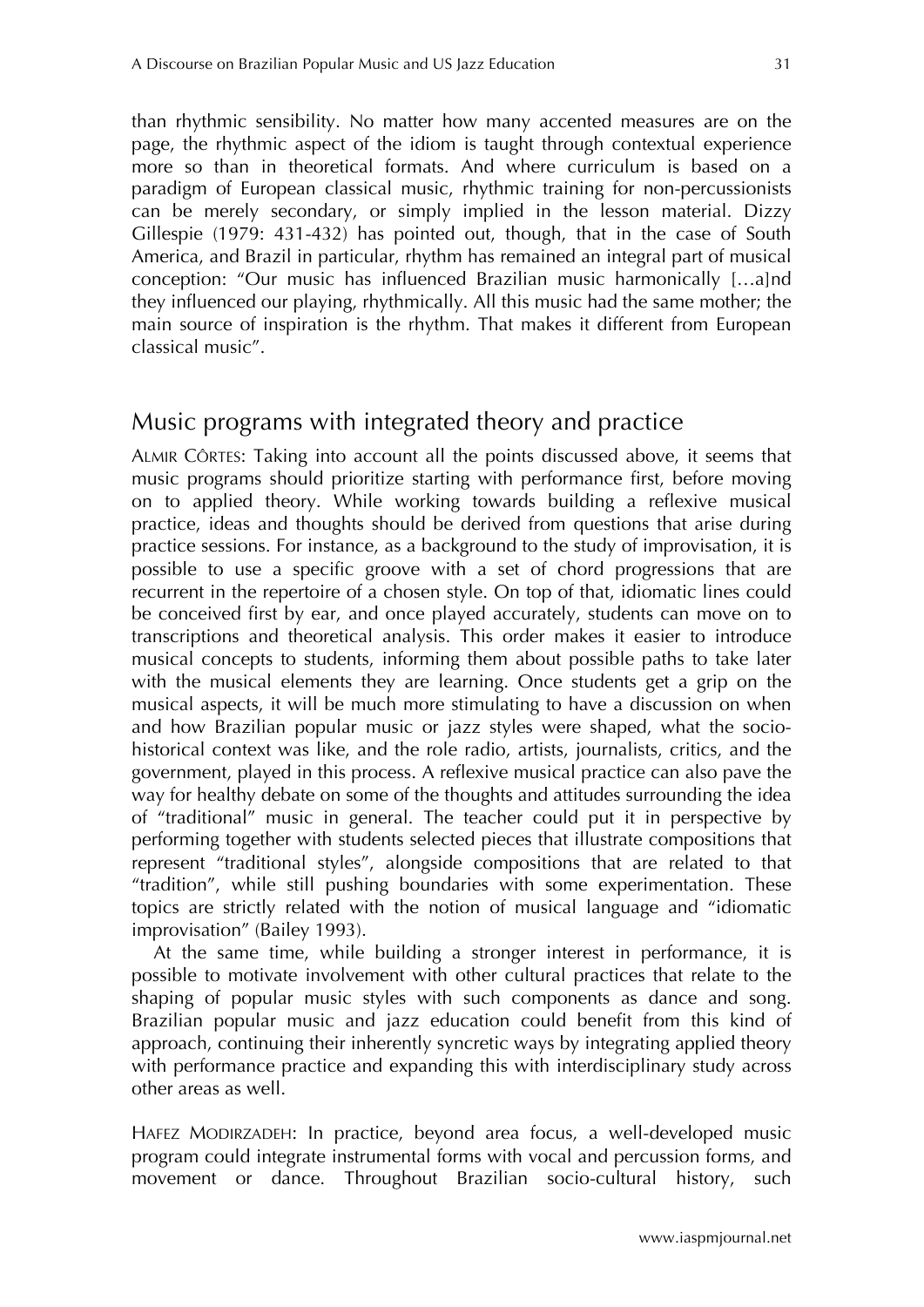interdependence has existed in both traditional and popular musical forms; however, as with the US and other countries, this interdependence has gone largely unnoticed by formal music educators. Music students, for the sake of area specialization, are generally not required to experience interlocking practices that would have an instrumentalist dancing, a dancer drumming, and both, singing. Jazz subjects, as with other popular music programs, get compartmentalized to the point of denying students a semblance of the original processes that generated this music in the first place – which would also include spoken word – processes that involve deliberate variation on models (also referred to as "idiomatic improvisation"). In particular, West African tonal and rhythmic sensibilities have informed the popular music of both Brazil and the US, and therefore, should be required in their indigenous American forms by all programs. Of course, such required curricula would be accompanied by the hiring of instructors highly regarded as masters in the respective communities from which such practices have emanated. As well (and ideally), along with Western European ("classical") musical forms, selected West to East Asian musical understanding would help complement practices from the African diaspora, bringing about tonal and temporal innovation of an even more personalized nature. For instance, any/all curricula that can require Western musicianship alongside Indonesian gamelan and West African drumming have the potential to empower students tremendously.

Interlocking the learning of such practices applies to music theory as well, both in historical and philosophical terms. Investigation of musical systems that inform beyond the Western classical canon would allow for more original creations based on specific cultural abstractions. This however, would require a whole new generation of instructors able to define, relate, and nurture personal experiments derived from such concepts as Hindustani *raga*, Persian *dastgah*, Arabic *maqam*, or any variety of jazz approaches. An understanding that is expansive, moving between the particular and universal, discerning between inclusive and exclusive perspectives, strengthens rather than blurs traditional focuses. Theoretical studies, though, would not be possible in this case without concurrent relating of the historical elements involved, which may cover a wide-range of selected extramusical systems – social, political, religious, etc. – as well as any of the arts or sciences conceived in their own contextual periods. And finally, to cap-off a wellrounded curriculum, at least two more courses can be offered: 1) to cover the range of music technology available at that time, including instrument-building, and 2) to cover the range of directions possible for the music graduate, both privately and professionally.

Once again, such action requires innovative instructional practices to encourage concrete change in our academic culture. With this, specialization within graduate or performance degree levels can be strengthened by wellcoordinated undergraduate programs geared towards creative-spirited rather than conservatory-minded musicianship. The latter though, without the former, results in musicians (and composers and teachers) perpetuating their own disempowerment, as economic ambition (or job-to-job desperation) then plays into the societal imbalances that result in discrimination, classism, and elitism. As such, reward-conflicts between "popular" and "classical" musical prowess are regulated and institutionalized, both publically and privately. But certainly, any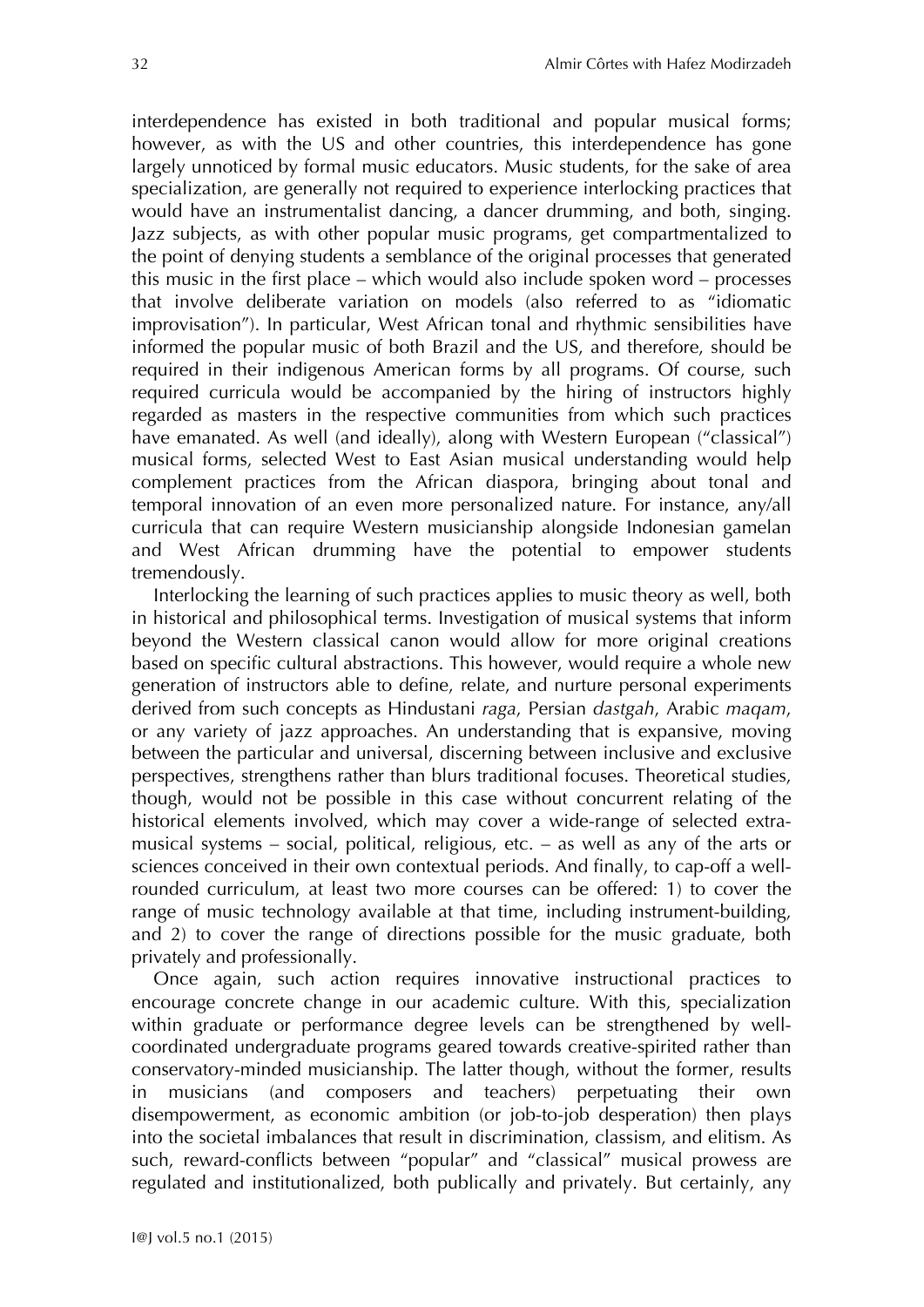curriculum structured to genuinely nurture the kind of original thought that could effect positive change in the individual and society, would most likely consider such issues and resolutions in a complementary rather than competitive light.

## Final considerations

ALMIR CÔRTES: Interviews and observations conducted at CalArts in 2013 (California Institute of the Arts, Los Angeles, California) – specifically with David Roitstein (jazz program director at CalArts) and guitarist Tim Fischer (doctoral candidate at USC and Master's degree holder from CalArts) – demonstrate that the CalArts jazz program is making progress towards this balance I initially spoke of, between outside/inside institutional contexts: students, besides receiving formal training, have many opportunities to gain more practical experience via concert performances, recording sessions, and project collaborations.

HAFEZ MODIRZADEH: Yes, the integration of both musical and extra-musical studies is key towards creating a more realistic training ground. Interdisciplinary cooperation in higher education, though, seems to me to be more of a political issue stemming from the competitive nature of academia, as departments and their faculty must effectively promote, fund, and staff, their own stand-alone program areas in order to survive.

ALMIR CÔRTES: Altogether, it is possible to question some paths found in jazz education: we come up with chord changes, scales, and jazz theory to derive tunes rather than the tunes and the improvisation thereof determining the theory. What then can keep Brazilian musical language from becoming museum music?

HAFEZ MODIRZADEH: This is the question – regarding the internalization process of such musical culture – although I think that as long as we are reflecting on a diversity of issues related to our music, a healthy theory precedes as well as succeeds any practice. Learning communities in all forms of traditional and creative music have repeatedly shown that a reflective nature

must occur within each musician who wants to honestly deal with all that encompasses this music for themselves: culturally, historically, socially, racially, sexually, politically, spiritually, whatever. In order to tell your own story, you must know who/where you come from and what you need to express. Then your action can match the intent for which you stand. (Modirzadeh 2004: 133)

So, in summary, here are some suggestions: 1) to find or make room for the experimental in academia, namely with regards to redefining curricula with training in more than one tradition; 2) to develop methods for students to relate their own stories to the larger historically collective one, thus creating seamless automythographies [Modirzadeh's term] between their present and a further past; 3) to adapt different transmission processes of various repertoire, thus instilling dynamic improvisation approaches; 4) to integrate specializations in order to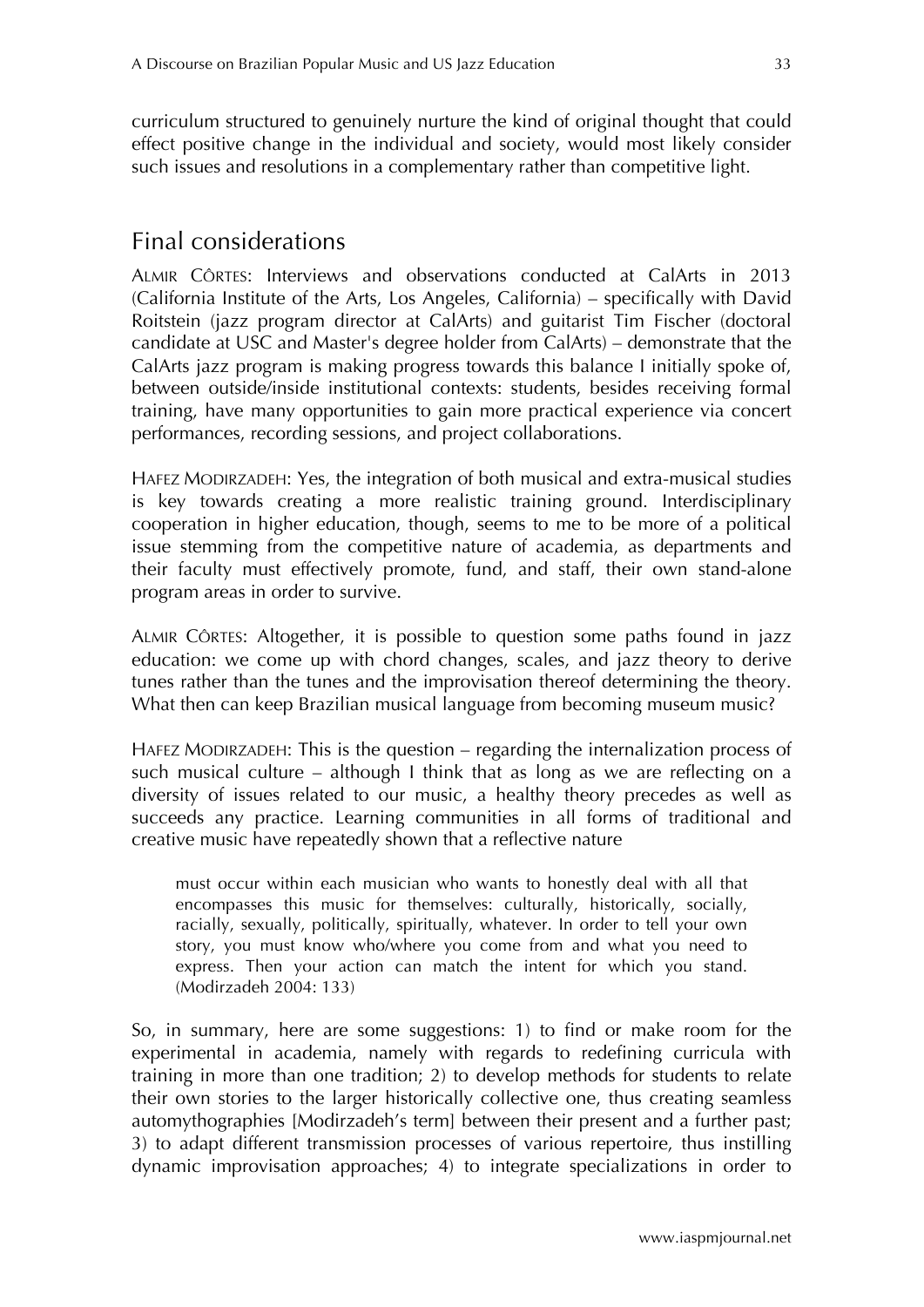create more original, holistic objectives; and 5) to explore older improvised musical processes of world cultures reflected in more recent practices (that is, premodern, pre-bossa nova styles with jazz liberations of the sixties and the creative music of today). Finally, contexts of past practices can be applied as concepts to keep the present fluid and relevant. As long as there are people, spirit will continue to shape form, and so, no music can ever actually die, for even when contexts change and structures adapt accordingly, music is itself not human, but only a reflection of the human experience.

ALMIR CÔRTES AND HAFEZ MODIRZADEH: Relevant methods of teaching sociohistorical elements of the past would benefit from positioning the musical culture of study within a larger, worldwide perspective, related to other peoples' music besides its own. For both written and oral traditions, bringing past together with a present experience over a world timeline is proving more in-step with today's information accessibility.

As Brazil today keeps modern jazz alive and well by integrating it into its own musical programs, Brazil also has the potential to model an education future that gives students as much creative opportunity to hone their own histories as that of their traditions. Dizzy describes the reason behind this potential the best:

Brazil really broadened my scope of what music is about. It showed the oneness of music and how music from different ethnic backgrounds can be merged in complete oneness, without each losing its distinctive qualities, without losing its diversity. It taught me unity with diversity in music. (Gillespie 1979: 430)

#### Endnotes

<sup>1</sup> The term "Brazilian popular music" is not related to North American "pop music;" it makes reference to specific styles developed in Brazil during the twentieth century.

<sup>2</sup> For more details see Scott 2008.

<sup>3</sup> Still, there are musical communities who have successfully defied the complete commodification of their cultural heritage. In Andalucia, Spain, for example, Gitanos continue to perform within their own exclusively private flamenco gatherings, keeping certain aspects of the tradition from being perpetually commercialized.

<sup>4</sup> For instance, during the fifties, the cultural "modernization" of Brazil was promoted both politically and artistically; radio audiences declined under the influence of television, shifting musical tastes. Therefore, bossa nova music, emerging in the late fifties, is now considered a watershed between "traditional" and "modern" music.

## Acknowledgements

The authors would like to thank the São Paulo Research Foundation-FAPESP for funding this research via a Post-doctorate (BEPE-PD) fellowship, as well as San Francisco State University for serving as host institution. The content herein